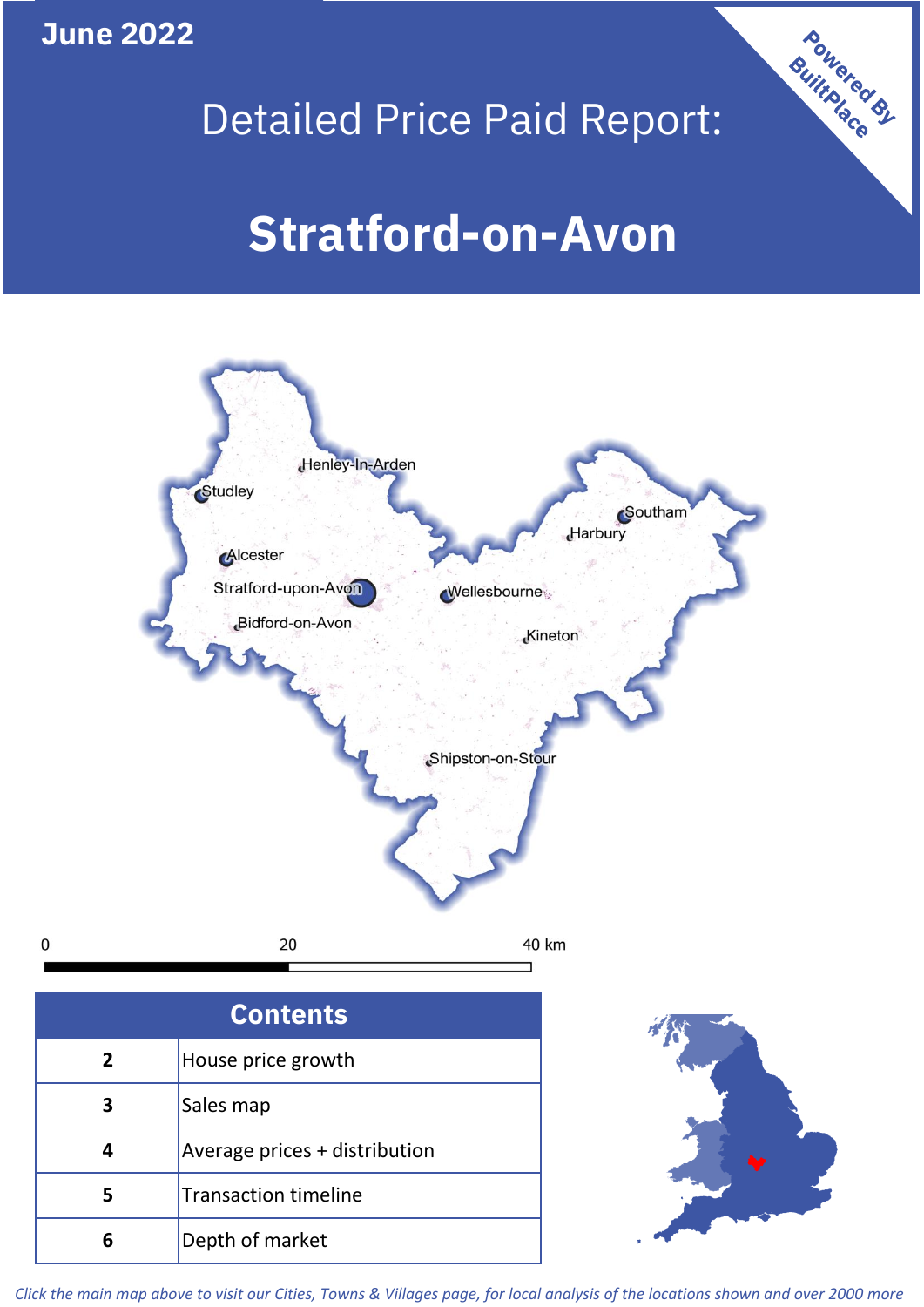### **Headline Data**

|                     | <b>Current level</b> | 3 month  | <b>Annual</b> | 5 year  | 10 year |
|---------------------|----------------------|----------|---------------|---------|---------|
| <b>House prices</b> | £385,565             | 3.4%     | 10.3%         | 26.9%   | 51.9%   |
| <b>Transactions</b> | 2,367                | $-16.9%$ | 9.3%          | $-8.4%$ | 39.3%   |

## **House Price Growth (April 2022 data)**

#### *Annual Change in House Prices*



House prices in Stratford-on-Avon grew by 10.3% in the 12 months to April 2022 (based on 3-month smoothed data). By comparison national house prices grew by 10.7% and prices in the West Midlands grew by 10.9% over the same period.

Stratford-on-Avon house prices are now 47.8% above their previous peak in 2007, compared to +45.8% for the West Midlands and +52.9% across England.



#### *Year-To-Date Change in House Prices, December to April*

Local prices have grown by 4.2% in 2022 so far, compared to growth of 6.0% over the same period last year.

#### *Source: OS OpenData; UK House Price Index (Contains HM Land Registry data © Crown copyright)*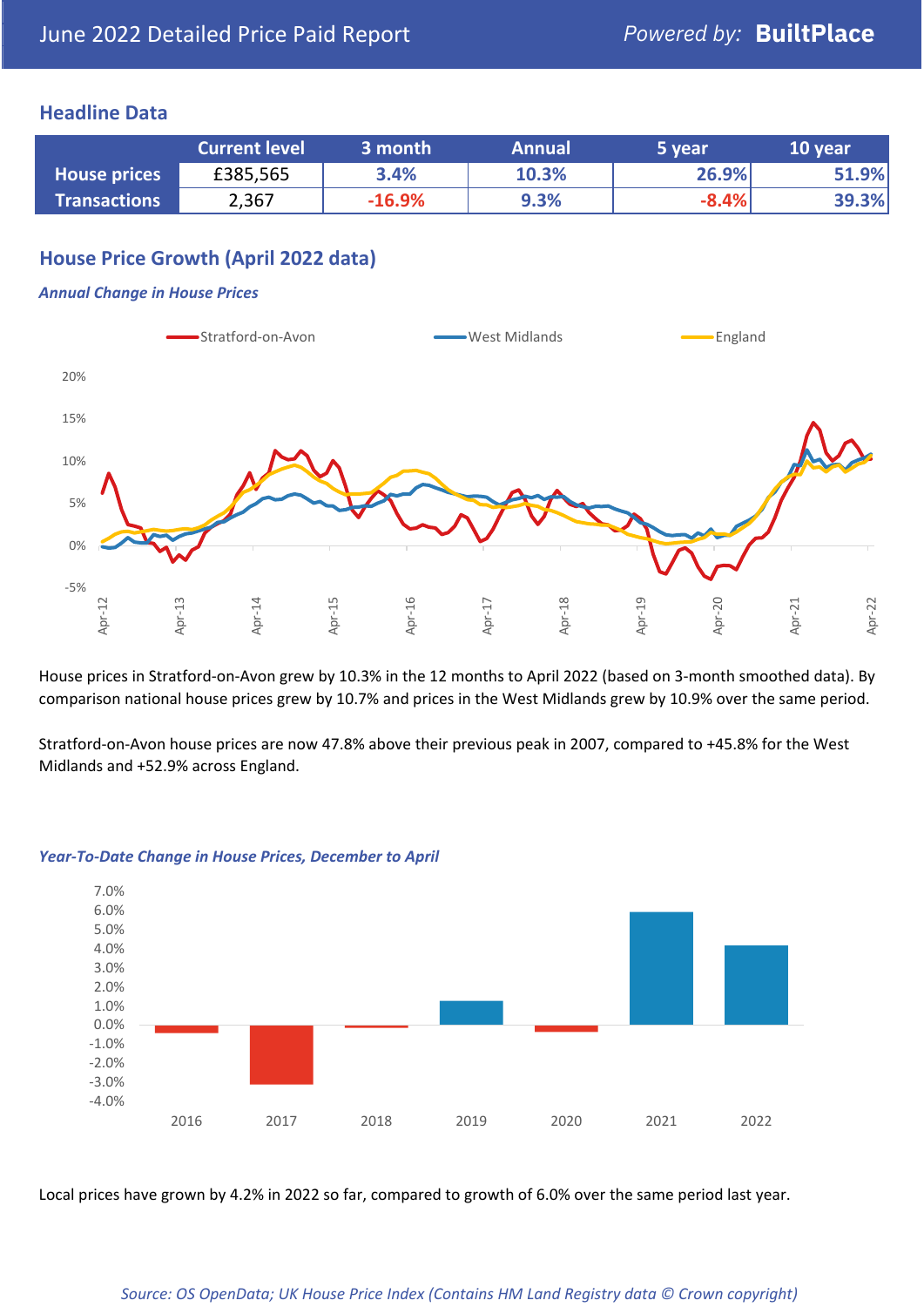## **House Price Map**

*12 months to April 2022*



*Each point is one postcode, coloured by the average value relative to all sales in this local authority (price bands are LA-specific quintiles).*

## **Map Key**

| Min      |
|----------|
| Up to    |
| £221,000 |
| £289,000 |
| £369,000 |
| £526,000 |
|          |

| Min      | <b>Max</b> |                            |
|----------|------------|----------------------------|
| Up to    | £221,000   | 1st quintile / lowest 20%  |
| £221,000 | £289,000   | 2nd quintile               |
| £289,000 | £369,000   | 3rd quintile               |
| £369,000 | £526,000   | 4th quintile               |
| £526,000 | and over   | 5th quintile / highest 20% |

*Source: OS OpenData; UK House Price Index (Contains HM Land Registry data © Crown copyright)*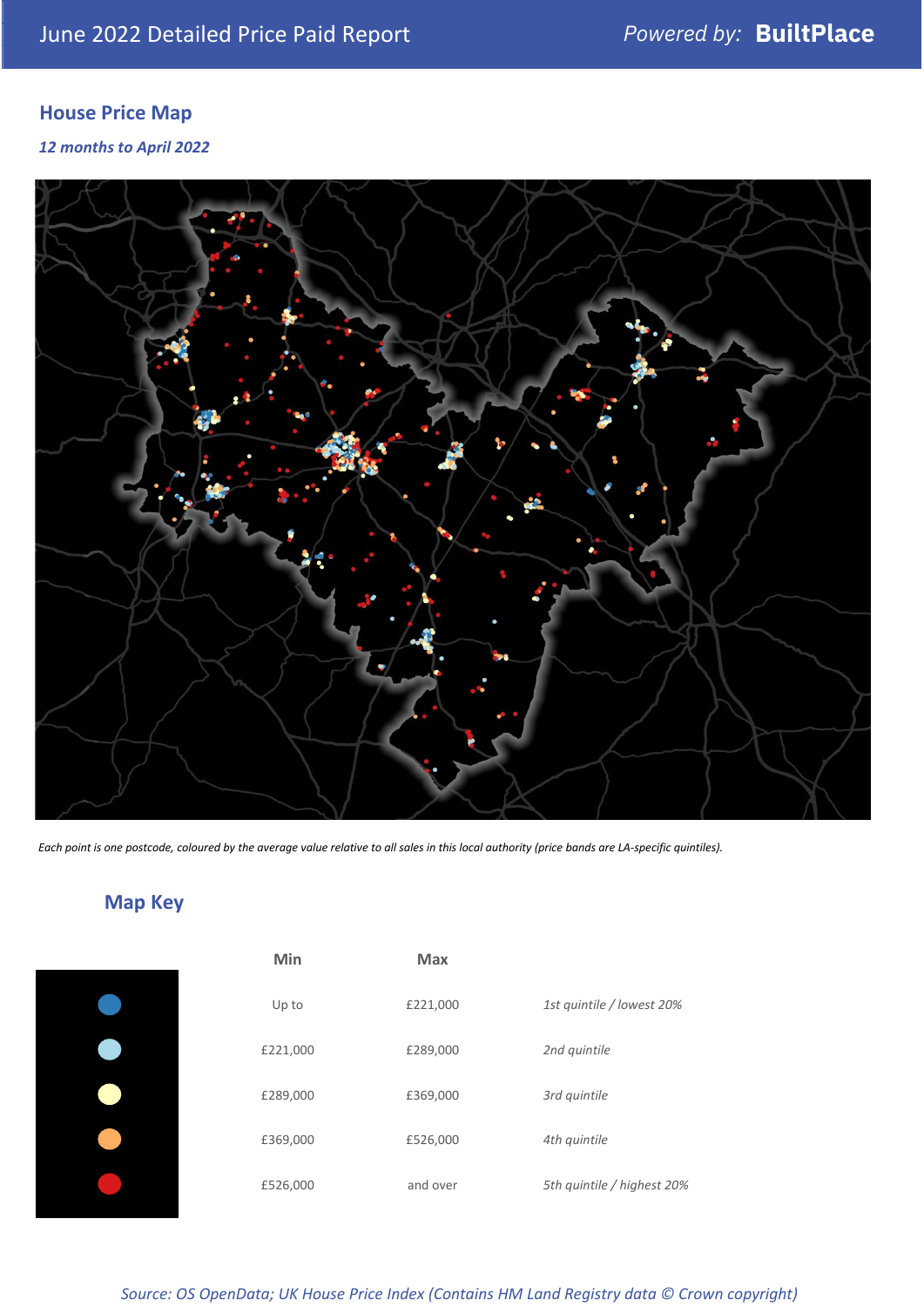## **Average House Price by Property Type**

### *12 months to April 2022*



|                 | <b>New</b> | <b>Second hand</b> |  |  |
|-----------------|------------|--------------------|--|--|
| <b>Flat</b>     | £235,000   | £195,235           |  |  |
| <b>Terraced</b> | £360,947   | £286,990           |  |  |
| Semi-detached   | £291,558   | £344,012           |  |  |
| <b>Detached</b> | £430,167   | £637,322           |  |  |

## **House Price Distribution by Year**

*All properties, by price band and calendar year (2020 = year to date)*

|                    | 1997 | 2002 | 2007 | 2012 | 2017 | 2019 | 2020 |
|--------------------|------|------|------|------|------|------|------|
| <b>Under £100k</b> | 59%  | 18%  | 4%   | 3%   | 1%   | 1%   | 1%   |
| £100-200k          | 34%  | 50%  | 34%  | 32%  | 20%  | 13%  | 19%  |
| E200-300k          | 5%   | 19%  | 34%  | 34%  | 31%  | 27%  | 27%  |
| £300-400k          | 1%   | 7%   | 14%  | 15%  | 21%  | 22%  | 21%  |
| £400-500k          | 0%   | 3%   | 7%   | 8%   | 12%  | 13%  | 13%  |
| <b>£500k-1m</b>    | 0%   | 3%   | 7%   | 7%   | 14%  | 20%  | 13%  |
| £1-2m              | 0%   | 0%   | 1%   | 1%   | 2%   | 3%   | 7%   |
| <b>Over £2m</b>    | 0%   | 0%   | 0%   | 0%   | 0%   | 0%   | 0%   |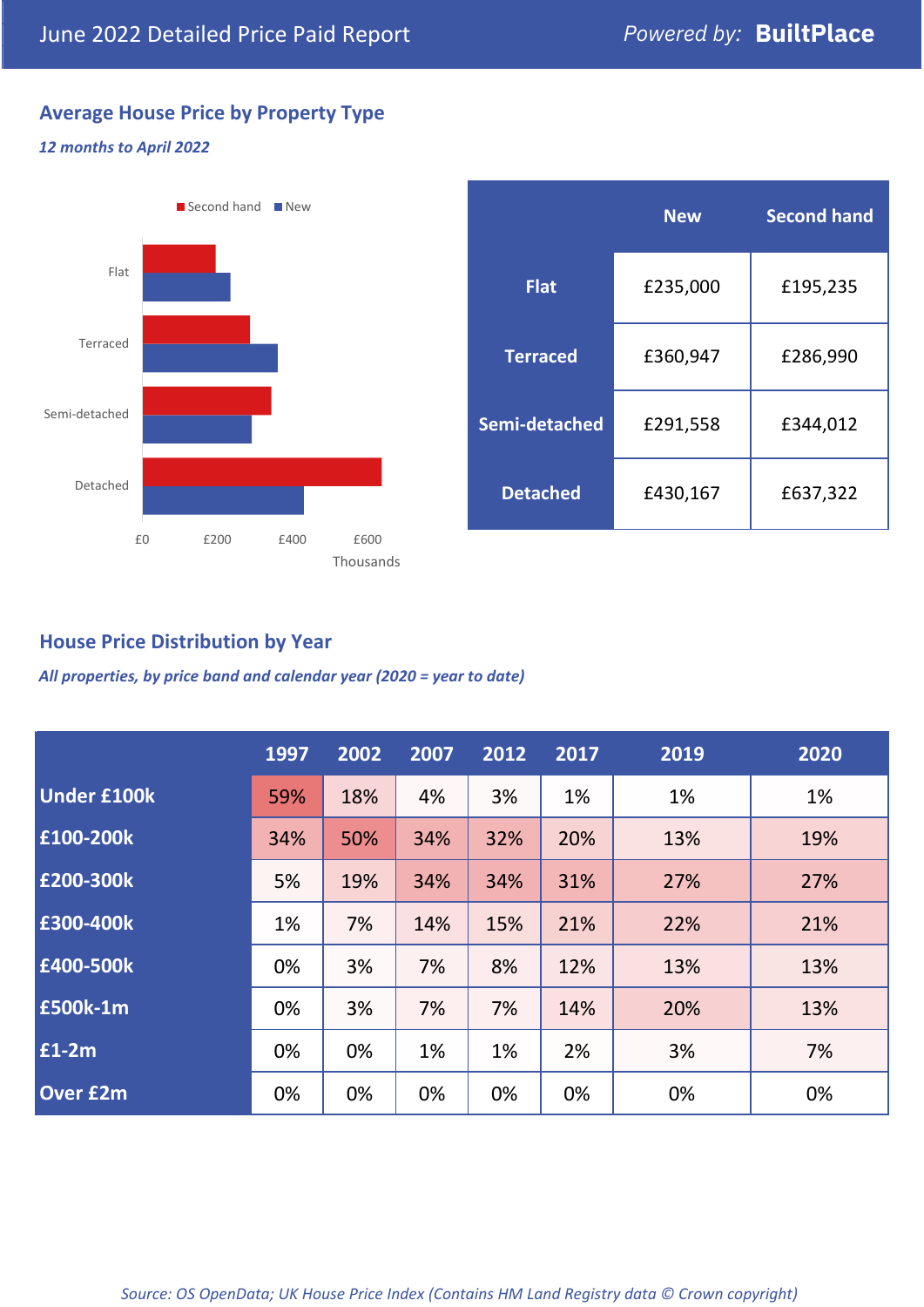## **Transactions (February 2022 data)**

*Annual Transactions, Indexed (2001-05 average = 100)*



There were 2,367 transactions in Stratford-on-Avon during the 12 months to February 2022. This is 83% of the average from 2001-05 and suggests activity is below pre-downturn levels.

Transactions in Stratford-on-Avon have stayed flat 0.0% since 2014, compared to changes of -4.1% for West Midlands and -7.7% for England.



#### *Cash and New Build Sales as % of Total, by Year*

*Note: The data on this page EXCLUDES transactions identified as transfers under a power of sale/repossessions, buy-to-lets (where they can be identified by a mortgage), and transfers to non-private individuals - i.e. it comprises only Land Registry 'A' data.*